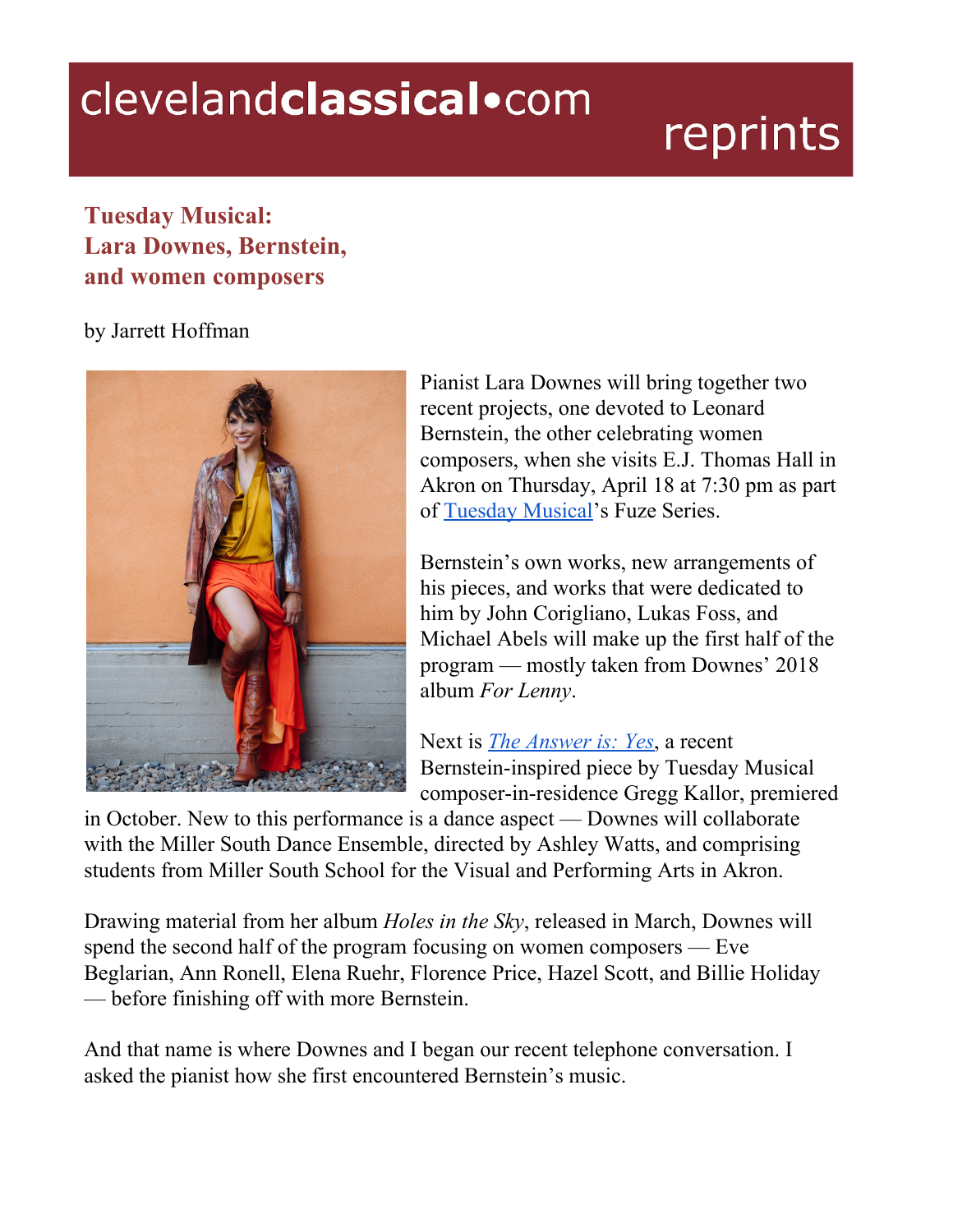"It was *West Side Story*," she said, adding how common that is. "I had this strange childhood where we watched mostly very old movies, and *West Side Story* was a favorite. That music is so gripping and tells the story so well. It's kind of miraculous no matter how many times you hear it."

Another early introduction to Bernstein came from music theory. "There's that trick that theory teachers use to teach a minor-7th interval — the opening of 'Somewhere,'" Downes said.

But having spent the bulk of her early studies in Europe, the pianist said that her knowledge of American music was very limited until she returned to the U.S. in her late teens.

"Then I realized where Bernstein fit into the musical landscape," she said. "And I became aware of what he stood for as a human, which is fairly unusual in the history of classical music. He had the courage to move among different styles, and not to follow the fashions of his time, but just to do what felt right and fun. And the hat-juggling — doing so many different things so well."

To Downes, Bernstein's impact is still obvious. "I don't think that Yo-Yo Ma would be doing what he does if it weren't for Lenny. He lived and breathed music, but for him it was part of a bigger message that he wanted to impart. I think that's where many of us fit under the Bernstein umbrella."



Asked about Gregg Kallor's new piece, Downes said that she had approached him to be part of her Bernstein album, but that the timing didn't work out. "We were both sad about it," she said, "but I'm so happy to be able to play it now. It's a great piece, and I love his music. I think he's just so gifted, and he has a really original voice. That's going to be a happy reunion."

The program will transition to female composers with Eve Beglarian's *Another Time/For Lenny*, which was written for the Bernstein project. "I'll play music that comes from his time and place, like Ann Ronell's *Willow Weep for Me*, and then just go more deeply into the world of women, which Lenny was very supportive of as well. Leading out,

I'll do a Billie Holiday set which ends with *Big Stuff*, which he wrote for her, and then some movements from *West Side Story*."